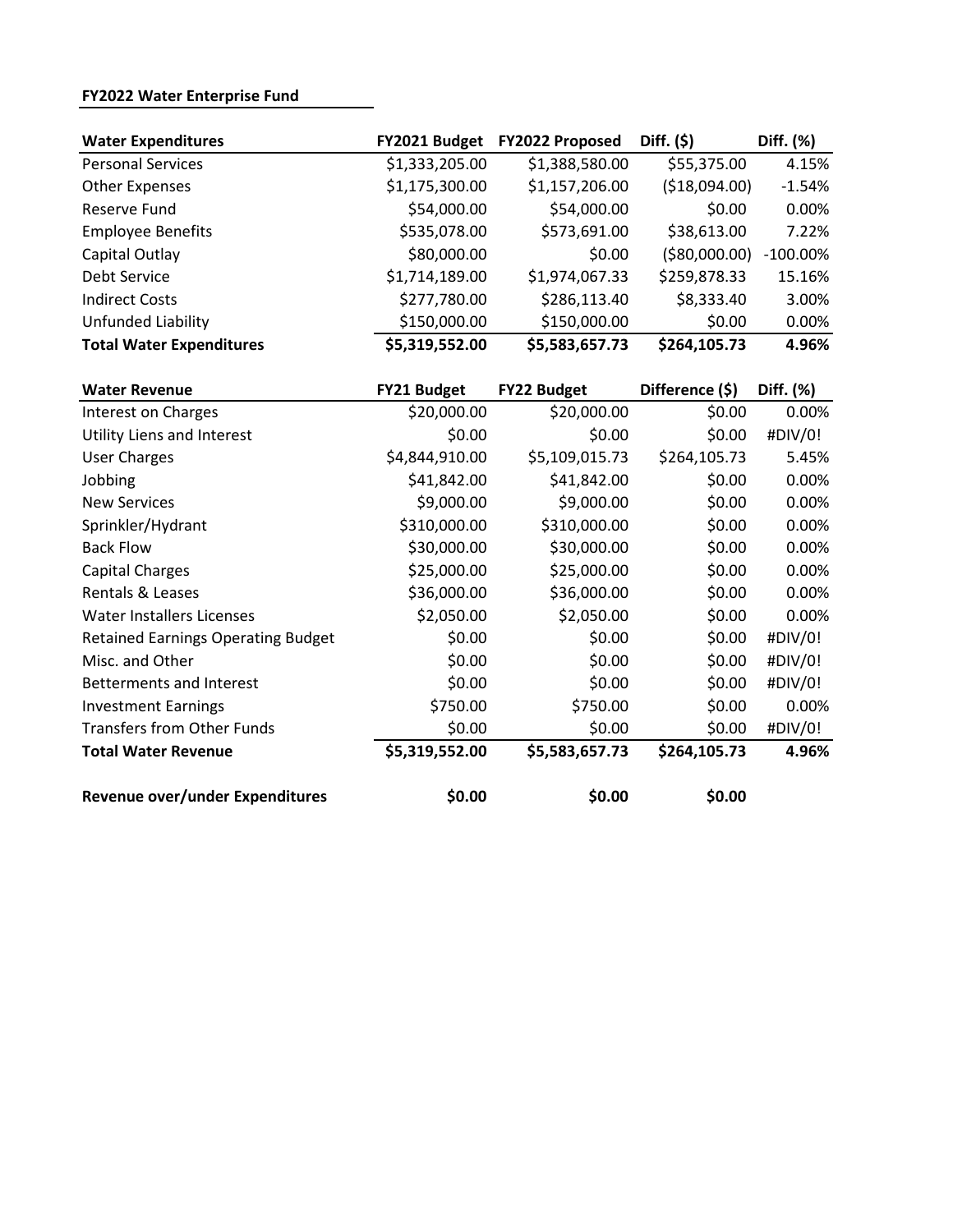|                                                                                                                                                                                                                                                                                                                                 |                                                                                                                                                                                                                       |                                                                                                                                                                                                                 |                                                                                                                                                                                                                 |                                                                                                                                                                                                                      |                                                                                                                     |                                                                                                                                          | a tyler erp solution                                                                                                |
|---------------------------------------------------------------------------------------------------------------------------------------------------------------------------------------------------------------------------------------------------------------------------------------------------------------------------------|-----------------------------------------------------------------------------------------------------------------------------------------------------------------------------------------------------------------------|-----------------------------------------------------------------------------------------------------------------------------------------------------------------------------------------------------------------|-----------------------------------------------------------------------------------------------------------------------------------------------------------------------------------------------------------------|----------------------------------------------------------------------------------------------------------------------------------------------------------------------------------------------------------------------|---------------------------------------------------------------------------------------------------------------------|------------------------------------------------------------------------------------------------------------------------------------------|---------------------------------------------------------------------------------------------------------------------|
| 04/20/2021 10:21<br>2826blacasse                                                                                                                                                                                                                                                                                                |                                                                                                                                                                                                                       | Mansfield (Town Of), MA - Live<br>NEXT YEAR BUDGET LEVELS REPORT                                                                                                                                                |                                                                                                                                                                                                                 |                                                                                                                                                                                                                      |                                                                                                                     |                                                                                                                                          | l P<br>bgnyrpts                                                                                                     |
| PROJECTION: 2022                                                                                                                                                                                                                                                                                                                | FISCAL YEAR 2022 BUDGET                                                                                                                                                                                               |                                                                                                                                                                                                                 |                                                                                                                                                                                                                 |                                                                                                                                                                                                                      |                                                                                                                     |                                                                                                                                          | FOR PERIOD 99                                                                                                       |
| PUBLIC WORKS                                                                                                                                                                                                                                                                                                                    |                                                                                                                                                                                                                       | 2020<br>REVISED BUD                                                                                                                                                                                             | 2021<br>REVISED BUD                                                                                                                                                                                             | 2022<br>Department                                                                                                                                                                                                   | 2022<br>Town Manager                                                                                                | 2022<br>Select Board                                                                                                                     | 2022<br>Finance Committee                                                                                           |
| 450<br>WATER                                                                                                                                                                                                                                                                                                                    |                                                                                                                                                                                                                       |                                                                                                                                                                                                                 |                                                                                                                                                                                                                 |                                                                                                                                                                                                                      |                                                                                                                     |                                                                                                                                          |                                                                                                                     |
| 61450100 WATER - SALARIES                                                                                                                                                                                                                                                                                                       |                                                                                                                                                                                                                       |                                                                                                                                                                                                                 |                                                                                                                                                                                                                 |                                                                                                                                                                                                                      |                                                                                                                     |                                                                                                                                          |                                                                                                                     |
| 61450100 511010<br>61450100 511020<br>61450100 511040<br>61450100 511050<br>61450100 511080<br>61450100 512010<br>61450100 513000<br>61450100 513500<br>61450100 514000<br>61450100 514100<br>61450100 514200<br>61450100 514900<br>61450100 514950<br>61450100 519100<br>61450100 519200<br>61450100 519300<br>61450100 519650 | SAL-MGMT<br>SAL-SUPERV<br>SAL-HR<br>SAL-STAFF<br>SAL-CLERCL<br>SAL-TEMP<br>UNSCHED-OT<br>SCHED-OT<br>LONGEVITY<br>SICKLV INC<br>OOG PAY<br>SCADA DIFF<br>PS ADJUST<br>TUIT REIMB<br>SICKLV BB<br>VAC BB<br>PF STIPEND | 212,515.00<br>308,889.00<br>16,875.00<br>451,086.00<br>91,265.00<br>20,000.00<br>84,900.00<br>50,000.00<br>1,793.00<br>5,000.00<br>3,500.00<br>36,840.00<br>6,000.00<br>2,500.00<br>1,000.00<br>.00<br>1,000.00 | 216,012.00<br>315,985.00<br>17,358.00<br>466,415.00<br>93,387.00<br>25,000.00<br>87,235.00<br>50,000.00<br>1,793.00<br>5,620.00<br>5,000.00<br>38,900.00<br>6,000.00<br>2,500.00<br>1,000.00<br>.00<br>1,000.00 | 233,560.00<br>320,535.00<br>14,745.00<br>480,220.00<br>93,545.00<br>32,260.00<br>87,235.00<br>51,250.00<br>2,025.00<br>6,600.00<br>5,000.00<br>39,900.00<br>6,000.00<br>2,500.00<br>5,305.00<br>6,900.00<br>1,000.00 | .00<br>.00<br>.00<br>.00<br>.00<br>.00<br>.00<br>.00<br>.00<br>.00<br>.00<br>.00<br>.00<br>.00<br>.00<br>.00<br>.00 | $.00 \,$<br>.00<br>.00<br>.00<br>.00.<br>$.00 \,$<br>.00<br>.00<br>.00<br>.00<br>.00<br>.00<br>$.00 \,$<br>.00<br>.00<br>.00<br>$.00 \,$ | .00<br>.00<br>.00<br>.00<br>.00<br>.00<br>.00<br>.00<br>.00<br>.00<br>.00<br>.00<br>.00<br>.00<br>.00<br>.00<br>.00 |
| TOTAL WATER - SALARIES                                                                                                                                                                                                                                                                                                          | 61450150 WATER - EMPLOYEE BENEFITS                                                                                                                                                                                    | 1,293,163.00                                                                                                                                                                                                    | 1,333,205.00                                                                                                                                                                                                    | 1,388,580.00                                                                                                                                                                                                         | .00                                                                                                                 | .00                                                                                                                                      | .00                                                                                                                 |
| 61450150 517010<br>61450150 517015<br>61450150 517019<br>61450150 517020<br>61450150 517040<br>61450150 517050<br>61450150 517055<br>61450150 517500<br>61450150 518000                                                                                                                                                         | HLTH EMP<br>HLTH RET<br>HLTH MITG<br>MEDICARE<br>LIFE INS<br>DENTAL EMP<br>DENTAL RET<br>OTH BENFTS<br>PENSION                                                                                                        | 214,348.00<br>49,385.00<br>6,600.00<br>14,173.00<br>244.00<br>6,493.00<br>217.00<br>11,190.00<br>193,883.00                                                                                                     | 232,612.00<br>47,347.00<br>5,000.00<br>14,989.00<br>272.00<br>7,578.00<br>893.00<br>10,580.00<br>215,807.00                                                                                                     | 236,262.00<br>47,886.00<br>5,000.00<br>15,289.00<br>252.00<br>8,065.00<br>227.00<br>6,818.00<br>253,892.00                                                                                                           | .00<br>.00<br>.00<br>.00<br>.00<br>.00<br>.00<br>.00<br>.00                                                         | $.00 \,$<br>$.00 \,$<br>.00<br>.00<br>$.00 \ \rm$<br>.00.<br>.00<br>.00<br>.00                                                           | .00<br>.00<br>.00<br>.00<br>.00<br>.00<br>.00<br>.00<br>.00                                                         |
| 61450200 WATER - EXPENSES                                                                                                                                                                                                                                                                                                       | TOTAL WATER - EMPLOYEE BENEF                                                                                                                                                                                          | 496,533.00                                                                                                                                                                                                      | 535,078.00                                                                                                                                                                                                      | 573,691.00                                                                                                                                                                                                           | .00                                                                                                                 | .00                                                                                                                                      | .00                                                                                                                 |
| 61450200 518500                                                                                                                                                                                                                                                                                                                 | WRKRS COMP                                                                                                                                                                                                            | 20,000.00                                                                                                                                                                                                       | 20,000.00                                                                                                                                                                                                       | 15,000.00                                                                                                                                                                                                            | .00                                                                                                                 | .00                                                                                                                                      | .00                                                                                                                 |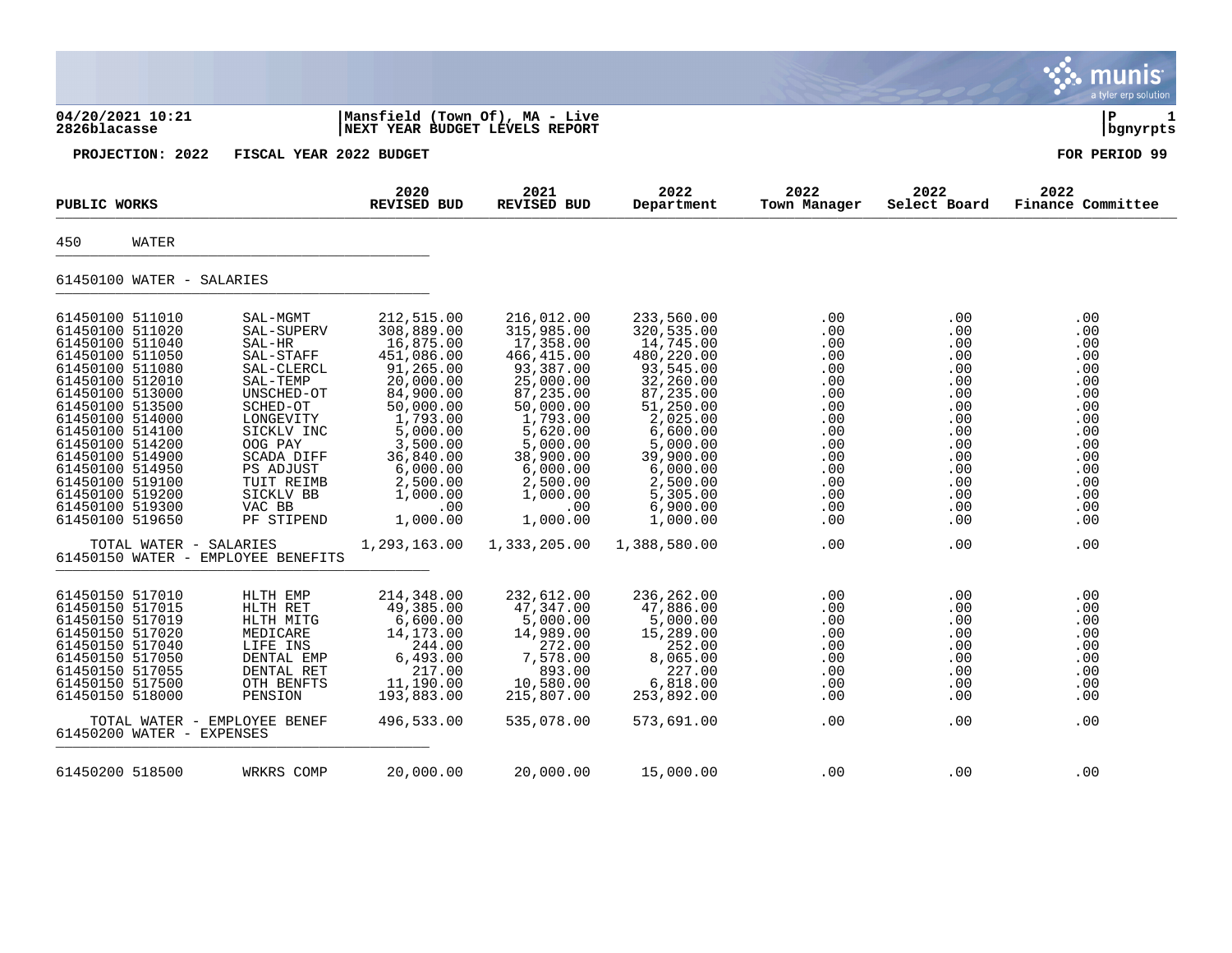

### **04/20/2021 10:21 |Mansfield (Town Of), MA - Live |P 2 2826blacasse |NEXT YEAR BUDGET LEVELS REPORT |bgnyrpts**

**PROJECTION: 2022 FISCAL YEAR 2022 BUDGET FOR PERIOD 99**

| PUBLIC WORKS                                                                                                                                                                                                                                                                                                                                                                                                                                                                                                                                                                                                                 |                                                                                                                                                                                                                                                                                                                                                                                                                  | 2020<br><b>REVISED BUD</b>                                                                                                                                                                                                                                                                                                                                                                                              | 2021<br>REVISED BUD                                                                                                                                                                                                                                                                                                                                                                                         | 2022<br>Department                                                                                                                                                                                                                                                                                                                                                                                        | 2022<br>Town Manager | 2022<br>Select Board                                                                                                                                                                                                              | 2022<br>Finance Committee                                                                                                                                                                                                    |
|------------------------------------------------------------------------------------------------------------------------------------------------------------------------------------------------------------------------------------------------------------------------------------------------------------------------------------------------------------------------------------------------------------------------------------------------------------------------------------------------------------------------------------------------------------------------------------------------------------------------------|------------------------------------------------------------------------------------------------------------------------------------------------------------------------------------------------------------------------------------------------------------------------------------------------------------------------------------------------------------------------------------------------------------------|-------------------------------------------------------------------------------------------------------------------------------------------------------------------------------------------------------------------------------------------------------------------------------------------------------------------------------------------------------------------------------------------------------------------------|-------------------------------------------------------------------------------------------------------------------------------------------------------------------------------------------------------------------------------------------------------------------------------------------------------------------------------------------------------------------------------------------------------------|-----------------------------------------------------------------------------------------------------------------------------------------------------------------------------------------------------------------------------------------------------------------------------------------------------------------------------------------------------------------------------------------------------------|----------------------|-----------------------------------------------------------------------------------------------------------------------------------------------------------------------------------------------------------------------------------|------------------------------------------------------------------------------------------------------------------------------------------------------------------------------------------------------------------------------|
| 61450200 521010<br>61450200 521050<br>61450200 523000<br>61450200 524000<br>61450200 524010<br>61450200 524100<br>61450200 527000<br>61450200 530000<br>61450200 530100<br>61450200 530150<br>61450200 530500<br>61450200 531000<br>61450200 531500<br>61450200 534010<br>61450200 534200<br>61450200 534400<br>61450200 534500<br>61450200 542000<br>61450200 543000<br>61450200 543500<br>61450200 545000<br>61450200 548000<br>61450200 548500<br>61450200 551000<br>61450200 553000<br>61450200 553010<br>61450200 553050<br>61450200 553300<br>61450200 553500<br>61450200 553600<br>61450200 557300<br>61450200 558000 | ELECTRICTY<br><b>HEAT</b><br>SWR CHRGS<br>BLGD MAINT<br>ANNUAL MNT<br>EQP REPAIR<br>RENTALS<br><b>PROF&amp;TECH</b><br>AUDITING<br>TREAS-COLL<br>LEGAL FEES<br>ENGNR/ARCH<br>SEMINAR<br>TELEPHONE<br>PRINTING<br>ADVERTISE<br>POSTAGE<br>OFF SUPP<br>BLDG SUPP<br>WTR TOOLS<br>CUST SUPPL<br>VEH SUPPL<br>VEH FUEL<br>BOOKS/REF<br>CONST MATL<br>CON SUPP<br>CONST SUPP<br>WTR SUPPL<br>SAND-GRAVL<br>CHEM SUPPL | 225,000.00<br>45,000.00<br>10,000.00<br>80,000.00<br>40,000.00<br>45,000.00<br>8,000.00<br>75,000.00<br>5,500.00<br>5,000.00<br>5,000.00<br>35,000.00<br>7,000.00<br>12,000.00<br>3,500.00<br>1,500.00<br>12,000.00<br>6,000.00<br>2,500.00<br>8,000.00<br>1,000.00<br>20,000.00<br>24,000.00<br>800.00<br>20,000.00<br>20,000.00<br>.00<br>75,000.00<br>$7,000.00$ $125.000.00$<br>125,000.00<br>8,000.00<br>20,000.00 | 210,000.00<br>50,000.00<br>10,000.00<br>80,000.00<br>40,000.00<br>65,000.00<br>8,000.00<br>103,000.00<br>5,500.00<br>5,000.00<br>5,000.00<br>100,000.00<br>7,000.00<br>19,000.00<br>3,500.00<br>1,500.00<br>12,000.00<br>6,000.00<br>2,500.00<br>17,500.00<br>1,000.00<br>20,000.00<br>24,000.00<br>800.00<br>20,000.00<br>20,000.00<br>.00<br>75,000.00<br>7,000.00<br>140,000.00<br>8,000.00<br>20,000.00 | 220,000.00<br>50,000.00<br>10,000.00<br>75,000.00<br>40,000.00<br>70,000.00<br>8,000.00<br>87,406.00<br>5,500.00<br>5,000.00<br>5,000.00<br>100,000.00<br>7,000.00<br>21,000.00<br>3,500.00<br>1,500.00<br>12,000.00<br>6,000.00<br>2,500.00<br>9,000.00<br>2,000.00<br>20,000.00<br>24,000.00<br>800.00<br>20,000.00<br>20,000.00<br>7,000.00<br>75,000.00<br>.00<br>140,000.00<br>8,000.00<br>22,000.00 | .00<br>.00           | .00<br>.00<br>.00<br>.00<br>.00<br>.00<br>.00<br>.00<br>.00<br>.00<br>.00<br>.00<br>.00<br>.00<br>.00<br>.00<br>.00<br>.00<br>.00<br>.00<br>.00<br>.00<br>.00<br>.00<br>.00<br>.00<br>$.00 \,$<br>.00<br>.00<br>.00<br>.00<br>.00 | .00<br>.00<br>.00<br>.00<br>.00<br>.00<br>.00<br>.00<br>.00<br>.00<br>.00<br>.00<br>.00<br>.00<br>.00<br>.00<br>.00<br>.00<br>.00<br>.00<br>.00<br>.00<br>.00<br>.00<br>.00<br>.00<br>.00<br>.00<br>.00<br>.00<br>.00<br>.00 |
| 61450200 569500<br>61450200 573100<br>61450200 574000<br>61450200 578510<br>61450200 578520                                                                                                                                                                                                                                                                                                                                                                                                                                                                                                                                  | UNIFORMS<br>OTH SUPP<br>OTH SUPP<br>DEP FEES<br>PROF DEVLP<br>PROP INS<br>RE TAXES<br>PASS THRU                                                                                                                                                                                                                                                                                                                  | 6,000.00<br>2,000.00<br>30,000.00<br>5,500.00<br>25,000.00                                                                                                                                                                                                                                                                                                                                                              | 6,000.00<br>$2,500.00$<br>30.000.00<br>30,000.00<br>5,500.00<br>25,000.00                                                                                                                                                                                                                                                                                                                                   | 6,500.00<br>2,500.00<br>25,000.00<br>6,000.00<br>25,000.00                                                                                                                                                                                                                                                                                                                                                | .00                  | $.00 \,$<br>.00<br>.00<br>.00<br>$.00 \,$                                                                                                                                                                                         | .00<br>.00<br>.00<br>.00<br>.00                                                                                                                                                                                              |
| TOTAL WATER - EXPENSES<br>61450250 WATER - INDIRECT COSTS                                                                                                                                                                                                                                                                                                                                                                                                                                                                                                                                                                    |                                                                                                                                                                                                                                                                                                                                                                                                                  | 1,040,300.00                                                                                                                                                                                                                                                                                                                                                                                                            | 1,175,300.00                                                                                                                                                                                                                                                                                                                                                                                                | 1,157,206.00                                                                                                                                                                                                                                                                                                                                                                                              | .00                  | .00                                                                                                                                                                                                                               | .00                                                                                                                                                                                                                          |
| 61450250 579500 135<br>61450250 579500 145                                                                                                                                                                                                                                                                                                                                                                                                                                                                                                                                                                                   | INDIR-ACCT<br>INDIR-COLL                                                                                                                                                                                                                                                                                                                                                                                         | 51,545.00<br>101,800.00                                                                                                                                                                                                                                                                                                                                                                                                 | 53,092.00<br>104,854.00                                                                                                                                                                                                                                                                                                                                                                                     | 54,684.76<br>107,999.62                                                                                                                                                                                                                                                                                                                                                                                   | .00<br>.00           | .00<br>.00                                                                                                                                                                                                                        | .00<br>.00                                                                                                                                                                                                                   |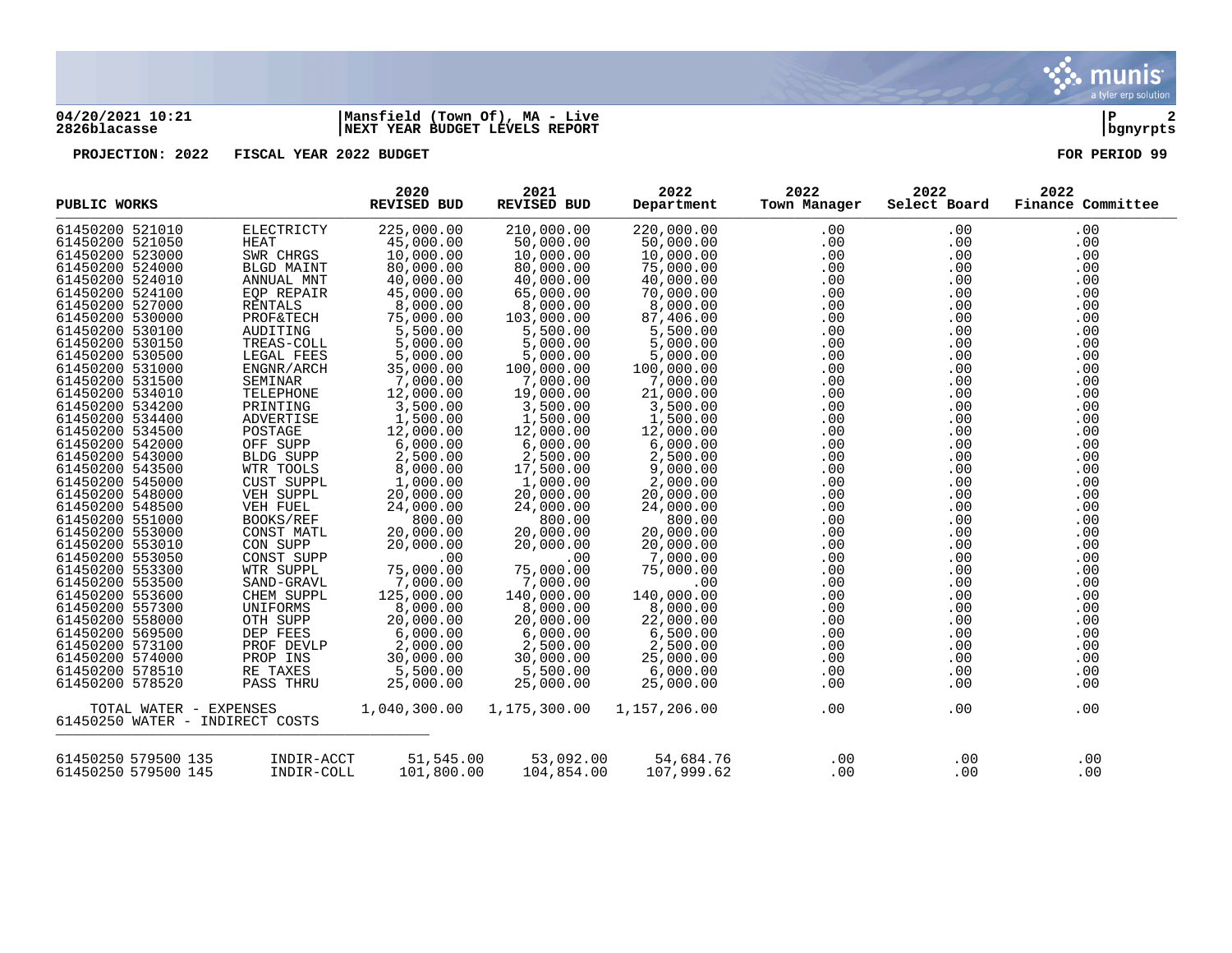

### **04/20/2021 10:21 |Mansfield (Town Of), MA - Live |P 3 2826blacasse |NEXT YEAR BUDGET LEVELS REPORT |bgnyrpts**

**PROJECTION: 2022 FISCAL YEAR 2022 BUDGET FOR PERIOD 99**

| PUBLIC WORKS                                                                         | 2020<br>REVISED BUD                       | 2021<br><b>REVISED BUD</b>                 | 2022<br>Department                        | 2022<br>Town Manager | 2022<br>Select Board | 2022<br>Finance Committee |
|--------------------------------------------------------------------------------------|-------------------------------------------|--------------------------------------------|-------------------------------------------|----------------------|----------------------|---------------------------|
| 61450250 579500 155<br>INDIR-IT<br>61450250 579500 192<br>INDIR-BLDG                 | 48,275.00<br>68,069.00                    | 49,723.00<br>70,111.00                     | 51,214.69<br>72,214.33                    | .00<br>.00           | .00<br>.00           | .00<br>.00                |
| TOTAL WATER - INDIRECT COSTS<br>61450300 WATER - CAPITAL OUTLAY                      | 269,689.00                                | 277,780.00                                 | 286,113.40                                | .00                  | .00                  | .00                       |
| 61450300 586000<br>NONVEH EOP                                                        | 110,000.00                                | 80,000.00                                  | $.00 \,$                                  | .00                  | .00                  | .00                       |
| TOTAL WATER - CAPITAL OUTLAY<br>61450700 WATER - RESERVE FUND                        | 110,000.00                                | 80,000.00                                  | .00                                       | .00                  | .00                  | .00                       |
| 61450700 579000<br>RESERVE FD                                                        | 53,000.00                                 | 259,286.00                                 | 54,000.00                                 | .00                  | .00                  | .00                       |
| TOTAL WATER<br>RESERVE FUND<br>$\hspace{0.1mm}$<br>TOTAL WATER<br>TOTAL PUBLIC WORKS | 53,000.00<br>3,262,685.00<br>3,262,685.00 | 259,286.00<br>3,660,649.00<br>3,660,649.00 | 54,000.00<br>3,459,590.40<br>3,459,590.40 | .00<br>.00<br>.00    | .00<br>.00<br>.00    | .00<br>.00<br>.00         |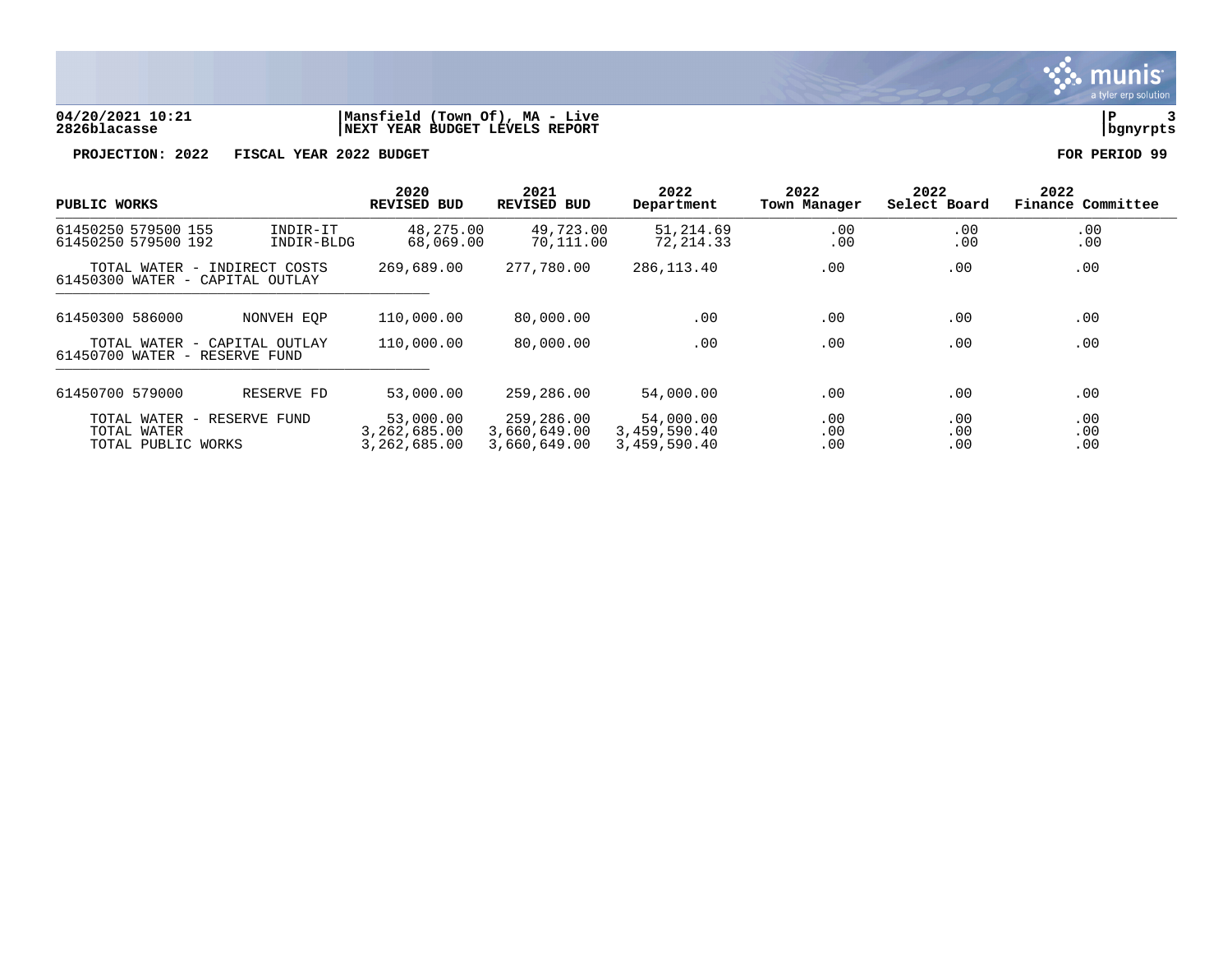|                                                                                                                                                                                                                                                                                                                                                                                                                                                                                                                                                                                     |                                                                                                                                                                                                     |                                                                                                                                                                                         |                                                                                                                                                                                      |                                                                                                                           |                                                                                                                 | a tyler erp solution                                                                                  |
|-------------------------------------------------------------------------------------------------------------------------------------------------------------------------------------------------------------------------------------------------------------------------------------------------------------------------------------------------------------------------------------------------------------------------------------------------------------------------------------------------------------------------------------------------------------------------------------|-----------------------------------------------------------------------------------------------------------------------------------------------------------------------------------------------------|-----------------------------------------------------------------------------------------------------------------------------------------------------------------------------------------|--------------------------------------------------------------------------------------------------------------------------------------------------------------------------------------|---------------------------------------------------------------------------------------------------------------------------|-----------------------------------------------------------------------------------------------------------------|-------------------------------------------------------------------------------------------------------|
| 04/20/2021 10:21<br>2826blacasse                                                                                                                                                                                                                                                                                                                                                                                                                                                                                                                                                    | Mansfield (Town Of), MA - Live<br>NEXT YEAR BUDGET LEVELS REPORT                                                                                                                                    |                                                                                                                                                                                         |                                                                                                                                                                                      |                                                                                                                           |                                                                                                                 | ΙP<br>  bgnyrpts                                                                                      |
| PROJECTION: 2022                                                                                                                                                                                                                                                                                                                                                                                                                                                                                                                                                                    | FISCAL YEAR 2022 BUDGET                                                                                                                                                                             |                                                                                                                                                                                         |                                                                                                                                                                                      |                                                                                                                           |                                                                                                                 | FOR PERIOD 99                                                                                         |
| DEBT SERVICE                                                                                                                                                                                                                                                                                                                                                                                                                                                                                                                                                                        | 2020<br>REVISED BUD                                                                                                                                                                                 | 2021<br><b>REVISED BUD</b>                                                                                                                                                              | 2022<br>Department                                                                                                                                                                   | 2022<br>Town Manager                                                                                                      | 2022<br>Select Board                                                                                            | 2022<br>Finance Committee                                                                             |
| 710<br>LONG-TERM DEBT PRINCIPAL                                                                                                                                                                                                                                                                                                                                                                                                                                                                                                                                                     |                                                                                                                                                                                                     |                                                                                                                                                                                         |                                                                                                                                                                                      |                                                                                                                           |                                                                                                                 |                                                                                                       |
| 61710200 WATER DEBT SERVICE - PRINCIPAL                                                                                                                                                                                                                                                                                                                                                                                                                                                                                                                                             |                                                                                                                                                                                                     |                                                                                                                                                                                         |                                                                                                                                                                                      |                                                                                                                           |                                                                                                                 |                                                                                                       |
| 61710200 591000 0316A<br>P-TRTMT PL<br>$P-106$ MAIN<br>61710200 591000 0509A<br>P-SCHL ST<br>61710200 591000 0819A<br>61710200 591000 1034A<br>$P-DW10-05A$<br>61710200 591000 1412B<br>P-MAPLE ST<br>61710200 591000 1504A<br>P-ASH PROP<br>61710200 591000 1504C<br>P-ASHWITCH<br>61710200 591000 1806A<br>P-WTR MAIN<br>61710200 591000 1809A<br>P-ALB WELL<br>$P-L$ FHA<br>61710200 591000 1982A<br>61710200 591000 2000A<br>P-REZZA PR<br>61710200 591000 2007A<br>P-WTR MAIN<br>61710200 595000<br>BAN PAYDWN<br>TOTAL WATER DEBT SERVICE - P<br>TOTAL LONG-TERM DEBT PRINCIP | 328,458.00<br>25,100.00<br>60,000.00<br>512,266.00<br>135,000.00<br>68,500.00<br>40,100.00<br>50,000.00<br>25,000.00<br>46,300.00<br>45,000.00<br>135,000.00<br>.00<br>1,470,724.00<br>1,470,724.00 | 338,411.00<br>$\sim 00$<br>60,000.00<br>523,399.00<br>135,000.00<br>.00<br>.00<br>43,334.00<br>25,000.00<br>45,000.00<br>45,000.00<br>135,000.00<br>.00<br>1,350,144.00<br>1,350,144.00 | 349,759.00<br>$\sim 00$<br>60,000.00<br>534,775.00<br>130,000.00<br>.00<br>.00<br>65,000.00<br>25,000.00<br>.00<br>.00<br>135,000.00<br>293, 333. 33<br>1,592,867.33<br>1,592,867.33 | .00<br>$.00 \,$<br>$.00 \,$<br>.00<br>.00<br>.00<br>$.00 \,$<br>.00<br>.00<br>.00<br>.00<br>.00<br>$.00 \,$<br>.00<br>.00 | .00<br>.00<br>.00<br>.00<br>.00<br>.00<br>.00<br>.00<br>.00<br>.00<br>.00<br>.00<br>$.00 \,$<br>.00<br>$.00 \,$ | .00<br>.00<br>.00<br>.00<br>.00<br>.00<br>.00<br>.00<br>.00<br>.00<br>.00<br>.00<br>.00<br>.00<br>.00 |
| 751<br>LONG TERM DEBT INTEREST                                                                                                                                                                                                                                                                                                                                                                                                                                                                                                                                                      |                                                                                                                                                                                                     |                                                                                                                                                                                         |                                                                                                                                                                                      |                                                                                                                           |                                                                                                                 |                                                                                                       |
| 61751200 WATER DEBT SERVICE - INTEREST                                                                                                                                                                                                                                                                                                                                                                                                                                                                                                                                              |                                                                                                                                                                                                     |                                                                                                                                                                                         |                                                                                                                                                                                      |                                                                                                                           |                                                                                                                 |                                                                                                       |
| 61751200 591500 0316A<br>I-WTR PLNT<br>61751200 591500 0509A<br>I-106 WTR<br>I-SCHL ST<br>61751200 591500 0819A<br>$I-DW10-05A$<br>61751200 591500 1034A<br>61751200 591500 1412B<br>I-MAPLE ST<br>61751200 591500 1504A<br>I-ASH PROP<br>61751200 591500 1504C<br>I-WITCHPND<br>61751200 591500 1806A<br>I-WTR MAIN<br>61751200 591500 1809A<br>I-ALB WELL<br>61751200 591500 1982A<br>I-WTR L FH<br>61751200 591500 2000A<br>I-REZZA PR<br>61751200 591500 2007A<br>INT-WTR MN                                                                                                    | 32,082.00<br>502.00<br>10,230.00<br>162,808.00<br>34,300.00<br>1,370.00<br>802.00<br>40,000.00<br>21,125.00<br>2,726.00<br>3,038.00<br>49,039.00                                                    | 20,172.00<br>.00<br>9,030.00<br>152,503.00<br>27,550.00<br>.00<br>.00<br>52,000.00<br>17,800.00<br>900.00<br>1,013.00<br>43,639.00                                                      | 11,349.00<br>.00<br>8,250.00<br>141,973.00<br>20,800.00<br>.00<br>$.00 \,$<br>31,400.00<br>16,550.00<br>.00<br>$.00 \,$<br>38,155.00                                                 | .00<br>$.00 \,$<br>.00<br>.00<br>$.00 \,$<br>.00<br>.00<br>.00<br>.00<br>.00<br>.00<br>.00                                | .00<br>.00<br>.00<br>.00<br>.00<br>.00<br>.00<br>.00<br>.00<br>.00<br>.00<br>.00                                | .00<br>.00<br>.00<br>.00<br>.00<br>.00<br>.00<br>.00<br>.00<br>.00<br>.00<br>.00                      |
| TOTAL WATER DEBT SERVICE - I<br>TOTAL LONG TERM DEBT INTERES                                                                                                                                                                                                                                                                                                                                                                                                                                                                                                                        | 358,022.00<br>358,022.00                                                                                                                                                                            | 324,607.00<br>324,607.00                                                                                                                                                                | 268,477.00<br>268,477.00                                                                                                                                                             | $.00 \,$<br>$.00 \,$                                                                                                      | $.00 \,$<br>$.00 \,$                                                                                            | .00<br>.00                                                                                            |
| 752<br>SHORT TERM DEBT INTEREST                                                                                                                                                                                                                                                                                                                                                                                                                                                                                                                                                     |                                                                                                                                                                                                     |                                                                                                                                                                                         |                                                                                                                                                                                      |                                                                                                                           |                                                                                                                 |                                                                                                       |

61752200 DEBT SERVICE - S-T INTEREST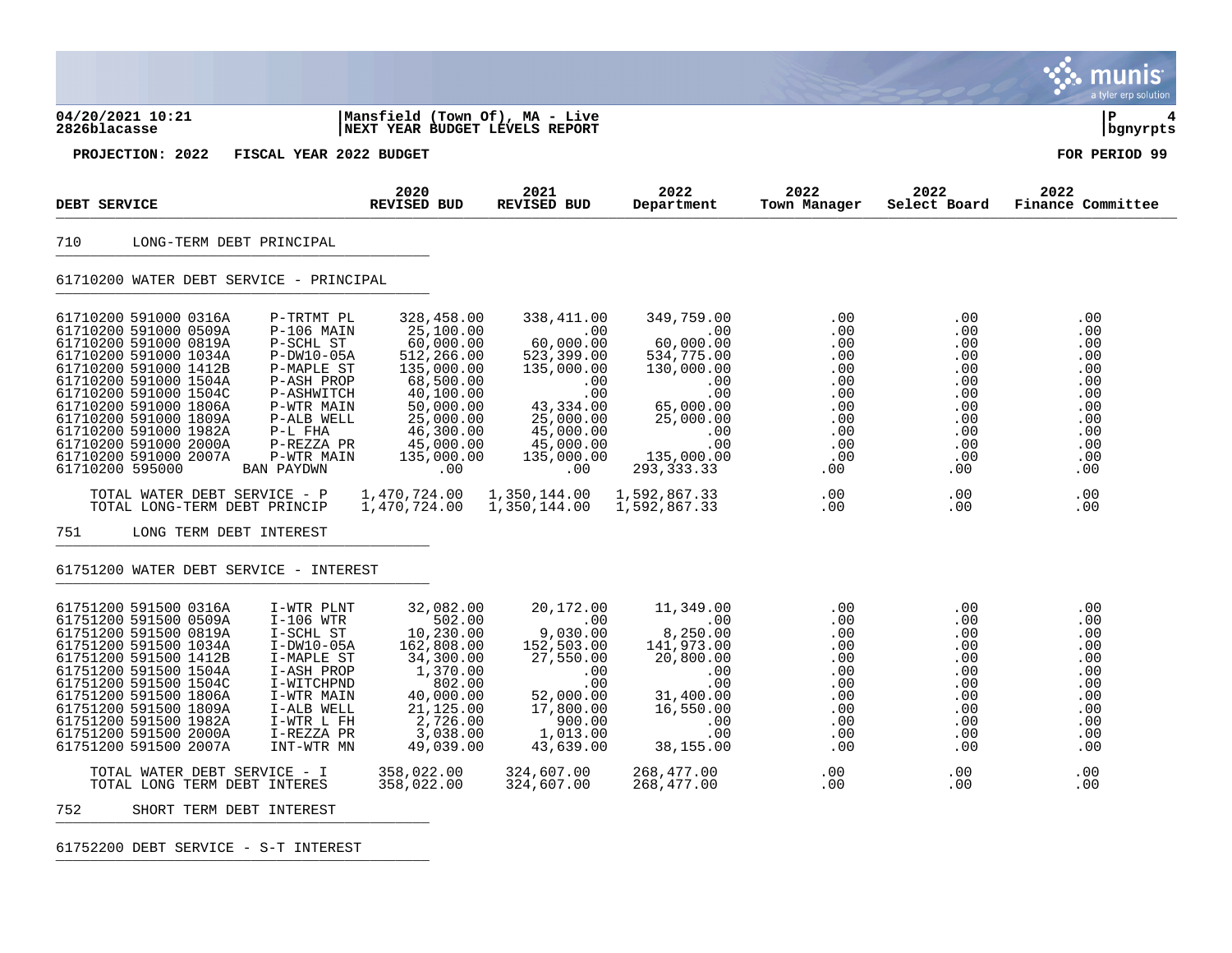

## **04/20/2021 10:21 |Mansfield (Town Of), MA - Live |P 5 2826blacasse |NEXT YEAR BUDGET LEVELS REPORT |bgnyrpts**

**PROJECTION: 2022 FISCAL YEAR 2022 BUDGET FOR PERIOD 99**

| DEBT SERVICE                                                                    | 2020<br><b>REVISED BUD</b>             | 2021<br><b>REVISED BUD</b>             | 2022<br>Department                     | 2022<br>Town Manager | 2022<br>Select Board | 2022<br>Finance Committee |
|---------------------------------------------------------------------------------|----------------------------------------|----------------------------------------|----------------------------------------|----------------------|----------------------|---------------------------|
| 61752200 592500<br>S-T INTRST                                                   | .00                                    | 22,438.00                              | 100,100.00                             | .00                  | .00                  | .00                       |
| TOTAL DEBT SERVICE - S-T INT<br>TOTAL SHORT TERM DEBT INTERE                    | .00<br>.00                             | 22,438.00<br>22,438.00                 | 100,100.00<br>100,100.00               | .00<br>.00           | .00<br>.00           | .00<br>.00                |
| 753<br>DEBT ISSUANCE COSTS                                                      |                                        |                                        |                                        |                      |                      |                           |
| 61753200 WATER DEBT ISSUANCE COSTS                                              |                                        |                                        |                                        |                      |                      |                           |
| 61753200 594000<br>BORRW COST                                                   | 15,204.00                              | 17,000.00                              | 12,623.00                              | .00                  | .00                  | .00                       |
| TOTAL WATER DEBT ISSUANCE CO<br>TOTAL DEBT ISSUANCE COSTS<br>TOTAL DEBT SERVICE | 15,204.00<br>15,204.00<br>1,843,950.00 | 17,000.00<br>17,000.00<br>1,714,189.00 | 12,623.00<br>12,623.00<br>1,974,067.33 | .00<br>.00<br>.00    | .00<br>.00<br>.00    | .00<br>.00<br>.00         |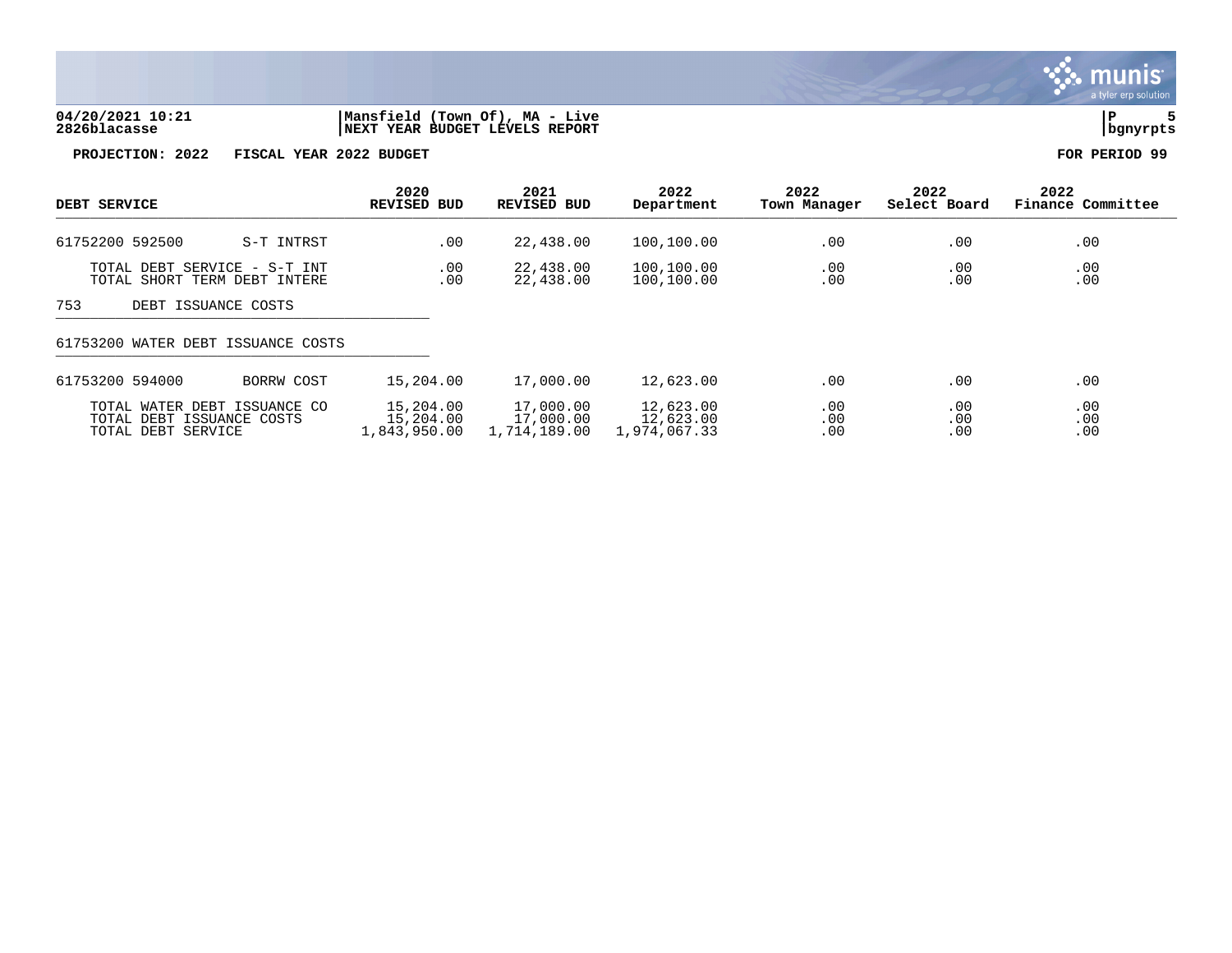|                                                                                           |                                                                  |                                        |                                        |                      |                      | munis<br>a tyler erp solution, |
|-------------------------------------------------------------------------------------------|------------------------------------------------------------------|----------------------------------------|----------------------------------------|----------------------|----------------------|--------------------------------|
| 04/20/2021 10:21<br>2826blacasse                                                          | Mansfield (Town Of), MA - Live<br>NEXT YEAR BUDGET LEVELS REPORT |                                        |                                        |                      |                      | ΙP<br>  bgnyrpts               |
| PROJECTION: 2022                                                                          | FISCAL YEAR 2022 BUDGET                                          |                                        |                                        |                      |                      | FOR PERIOD 99                  |
| EMPLOYEE BENEFITS & OTHER                                                                 | 2020<br>REVISED BUD                                              | 2021<br>REVISED BUD                    | 2022<br>Department                     | 2022<br>Town Manager | 2022<br>Select Board | 2022<br>Finance Committee      |
| 990<br>INTERFUND TRANSFERS                                                                |                                                                  |                                        |                                        |                      |                      |                                |
| 61990200 WTR - TRANSFERS TO OTHER FUNDS                                                   |                                                                  |                                        |                                        |                      |                      |                                |
| 61990200 596800<br>TRSFR-TRST                                                             | 146,000.00                                                       | 150,000.00                             | 150,000.00                             | $.00 \,$             | .00                  | .00                            |
| TOTAL WTR - TRANSFERS TO OTH<br>TOTAL INTERFUND TRANSFERS<br>TOTAL EMPLOYEE BENEFITS & OT | 146,000.00<br>146,000.00<br>146,000.00                           | 150,000.00<br>150,000.00<br>150,000.00 | 150,000.00<br>150,000.00<br>150,000.00 | .00<br>.00<br>.00    | .00<br>.00<br>.00    | .00<br>.00<br>.00              |
| TOTAL REVENUE<br>TOTAL EXPENSE                                                            | .00<br>5, 252, 635.00                                            | .00<br>5,524,838.00                    | .00<br>5,583,657.73                    | .00<br>.00           | .00<br>.00           | .00<br>.00                     |
| GRAND TOTAL                                                                               | 5, 252, 635.00                                                   | 5,524,838.00                           | 5,583,657.73                           | .00                  | .00                  | .00                            |

\*\* END OF REPORT - Generated by Barry LaCasse \*\*